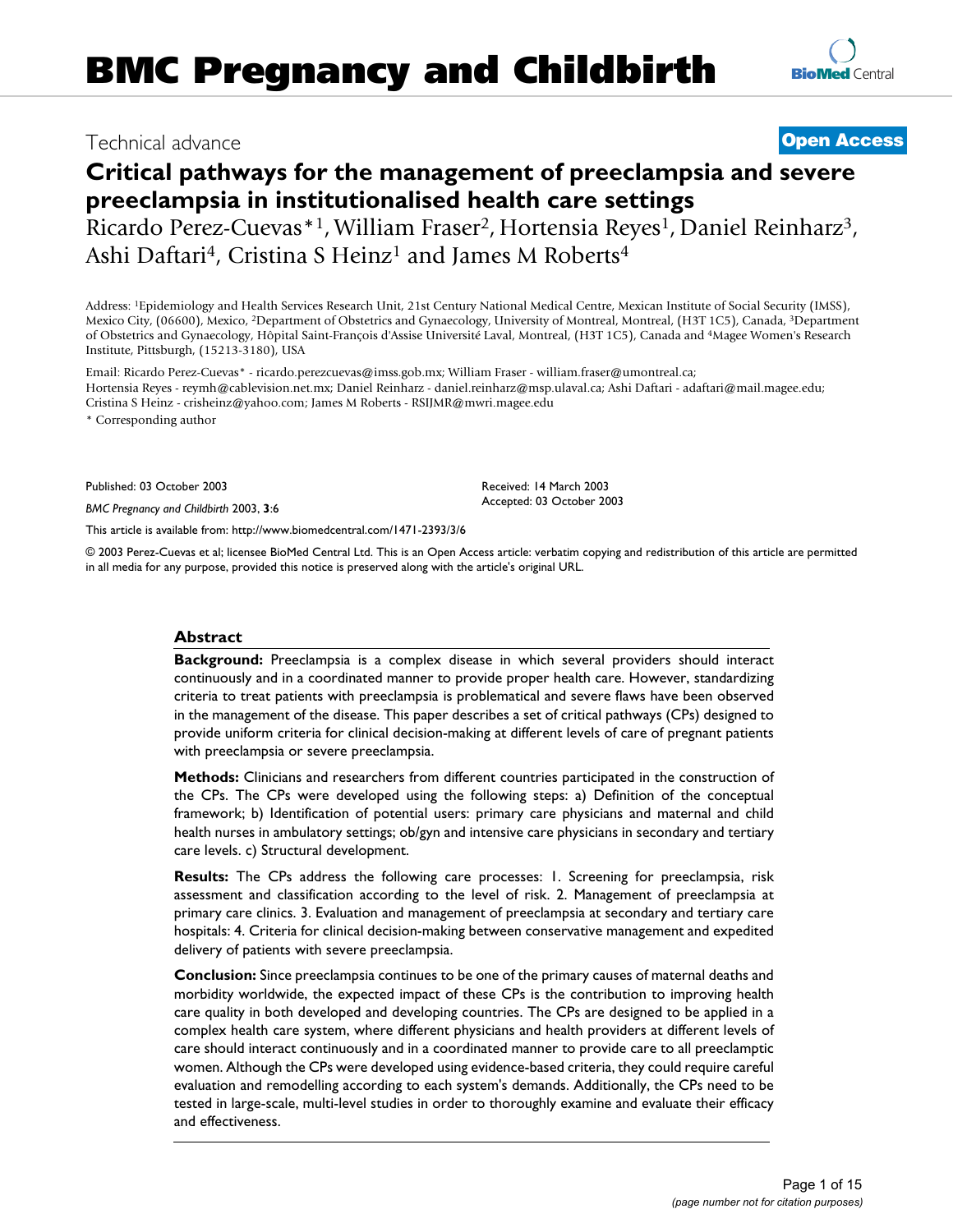# **Background**

Managing preeclampsia remains a challenge for physicians and health care services. Physicians make clinical decisions on an individual basis and combining intuition with concepts of probability, utility and the expected value of decision making. [1] Meanwhile, health care service organizations attempt to meet the health needs of patients by using human and physical resources effectively and efficiently. Approaches to treating hypertensive disorders during pregnancy, such as preeclampsia and its complications, should include both perspectives.

Preeclampsia is a complex disease. Its clinical evolution varies, and can result in a wide variety of – in many cases, unpredictable – clinical manifestations, as well as adverse health outcomes for both the mother and the foetus. The prediction and prevention of disease progression is a major challenge for physicians. Different strategies have been proposed and tested for preventing preeclampsia. These include low-dose aspirin, as well as antioxidants, zinc, magnesium, and calcium supplementation. While some studies have shown promising results[2], large multi-centre studies are inconclusive. [3] In addition, because attempts to develop a reliable test to predict preeclampsia have not been successful, health care providers concentrate on early identification and diagnosis of disease through the assessment of risk factors and biomarkers.  $[4]$ ,  $[5]$ ,  $[6]$ 

The predominant mode for treating hypertensive disorders in pregnancy includes, depending on the stage of disease, anti-hypertensives, anticonvulsants and the interruption of pregnancy. [3],[7],[8]

In institutional health care settings, different providers at different levels of care must interact in an ongoing and coordinated manner to provide service. Two aspects should be taken into account:

First, the team of physicians and other health care providers must consider the well-being and progress of the individual woman and her foetus.

Second, institutional settings should establish guidelines for the management of such patients to provide uniform, high quality health services, efficiently and effectively, as well as to ensure to physicians the availability of appropriate resources to manage patients.

This balance is complicated since physicians must take into account possible variations in the development and severity of preeclampsia on an individual basis, and because health care services differ in terms of their resources, criteria, and demand for services. Because suboptimal clinical management of preeclampsia can have serious consequences, a strategy to formulate and to implement clinical practice guidelines must be developed.

Previous attempts at developing a "logical stepwise management structure" for treating patients with severe pregnancy-induced hypertension have highlighted the importance of screening all pregnant women and ensuring continuity of care. [9] However, these management structures do not offer guidelines for clinical decisionmaking based on patient health outcomes. The Canadian Hypertension Society Consensus Conference developed and proposed a complete and comprehensive set of evidence-based recommendations and criteria to define [10], manage [11] and treat [12] hypertensive disorders in pregnancy.

While such guidelines provide a general course of action and indicate procedures at different stages of a disease's evolution, they need to be operationalised through critical pathways. A critical pathway (CP) is a method for monitoring and managing the disease by providing a sequence and timing of care specific to the patient's status at any given time across a broad range of manifestations of disease severity. [13], [14]

The objective of this study was to develop a set of CPs providing uniform criteria for clinical decision-making at different levels of care of gravid patients with preeclampsia or severe preeclampsia. Another objective was to provide a tool that would allow retrospective evaluation of quality of preeclampsia care during the antenatal, intrapartum, and postpartum periods.

This endeavour was accomplished with participation of physicians and researchers from the University of Montreal and Laval University (Canada), Magee Women's Research Institute and University of Alabama at Birmingham (USA), and the Mexican Institute of Social Security (Mexico). Main objective of this group was to coordinate efforts to improve management of preeclampsia and its complications.

## **Methods**

## *Theoretical Basis of Critical Pathways*

Critical pathways describe the specific responsibilities of health care providers in both ambulatory and hospital settings. They also define modalities which different levels of care should be linked.

The proposed CPs include: criteria to screen for hypertension and confirm the diagnosis of preeclampsia; a sequence of steps necessary to manage and provide timely treatment at primary, secondary and tertiary health care facilities; and criteria for referral among these levels of care.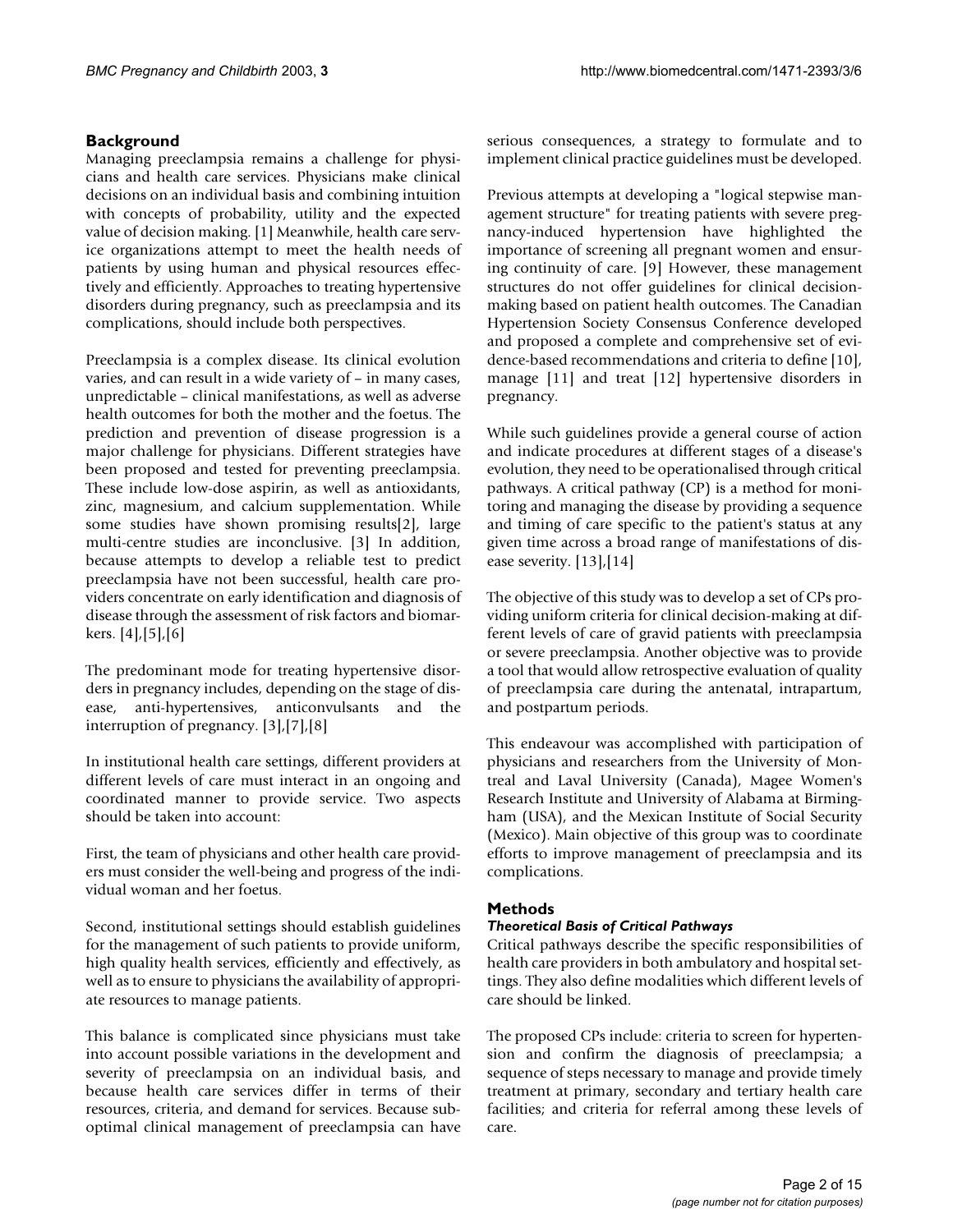## *Development of the Critical Pathways*

Using a modification of the technique employed by the Canadian Hypertension Society Consensus Conference to develop evidence-based recommendations and criteria, the CPs were developed using the following steps:

- 1. Definition of the conceptual framework for the CPs:
- a. Definition of the problem.

b. Definition of the levels of care (including health personnel responsible) in which the patient may (and should) receive care.

c. Review of current published evidence regarding effectiveness of treatment of preeclampsia, severe preeclampsia, and severe morbidity.

d. Estimation of expected benefits, harms, and costs.

- e. Judgment of the relative value of using the CPs.
- 2. Identification of potential users of the CPs.
- 3. Structural development of the CPs:
- Screening
- Diagnosis
- Management and/or Treatment
- Referral

A group of clinicians – including family physicians, ob/ gyns, and internists – among others, participated in the development of the CPs. Internationally-recognized researchers in the field of preeclampsia led this group. A team of health services researchers and epidemiologists constructed the conceptual framework for the CPs. The aim was to engage in an integrative approach in which physicians from different levels of care could provide their insights into the management of preeclampsia and severe preeclampsia.

## **Results**

## *Conceptual framework for the critical pathways*

The conceptual framework for the CPs was based on the methodology proposed by the Evidence-Based Care Resource Group [15] and adapted accordingly. Steps to follow in the CPs are depicted by using flowcharts. [16] The pathways present a comprehensive method that defines which interventions must be performed relative to the health status and level of care provided. [13],[14] Additionally, pathways present goals for patient progress and provide the optimal sequence and timing of staff actions. [13] On the whole, it is a method of standardizing the diagnosis and treatment of this complex disease, meanwhile allowing the treating physician to respond to an individual patient's progression or complications.

The pathways to treat preeclampsia address diverse components, such as: screening, diagnosis, treatment at the different levels of care, medications, monitoring, and criteria for referral and interruption of pregnancy.

Each pathway illustrates the different processes involved. Preeclampsia is a dynamic disease that can change rapidly, thus health outcomes were considered the basis for making clinical decisions. It was assumed that the pathways should be used as a guide and contribute to set standards of care, but some flexibility should be given to individualize care for each patient. [17]

The group participating in the process considered that the CPs should have three attributes: 1) Clarity: CPs should be easy to follow; 2) Specificity: the CPs should be explicit regarding the management to be provided throughout the process of care; and, 3) Flexibility: when appropriate, to permit different options to be exercised, particularly in situations of uncertainty regarding the optimal therapeutic decision.

Each pathway was tailored according to the level of severity of preeclampsia. The resources needed to provide appropriate care were defined. The same criteria should be useful in identifying critical points to be addressed in evaluation of quality maternal care.

## *Definition of the problem*

In Mexico approximately 30 percent of pregnant women receive substandard prenatal care. [18] The impact of providing poor health care ranges from worsening of the patient's clinical condition, [19] to high levels of maternal mortality. [20]

In Mexico, the following shortcomings have been identified in the care of women with preeclampsia:

• Inaccuracy in screening and diagnostic procedures that can lead to misclassification of patients, (i.e. inaccurate diagnosis of the presence/absence of hypertension during pregnancy).

• Failures in the process of care, such as, deficiency in the information provided to the patient regarding her disease, untimely referral among the different levels of care, and inappropriate medical treatment. These process failures include delay in the provision of care when the patient is referred from the family medicine clinic, as well as,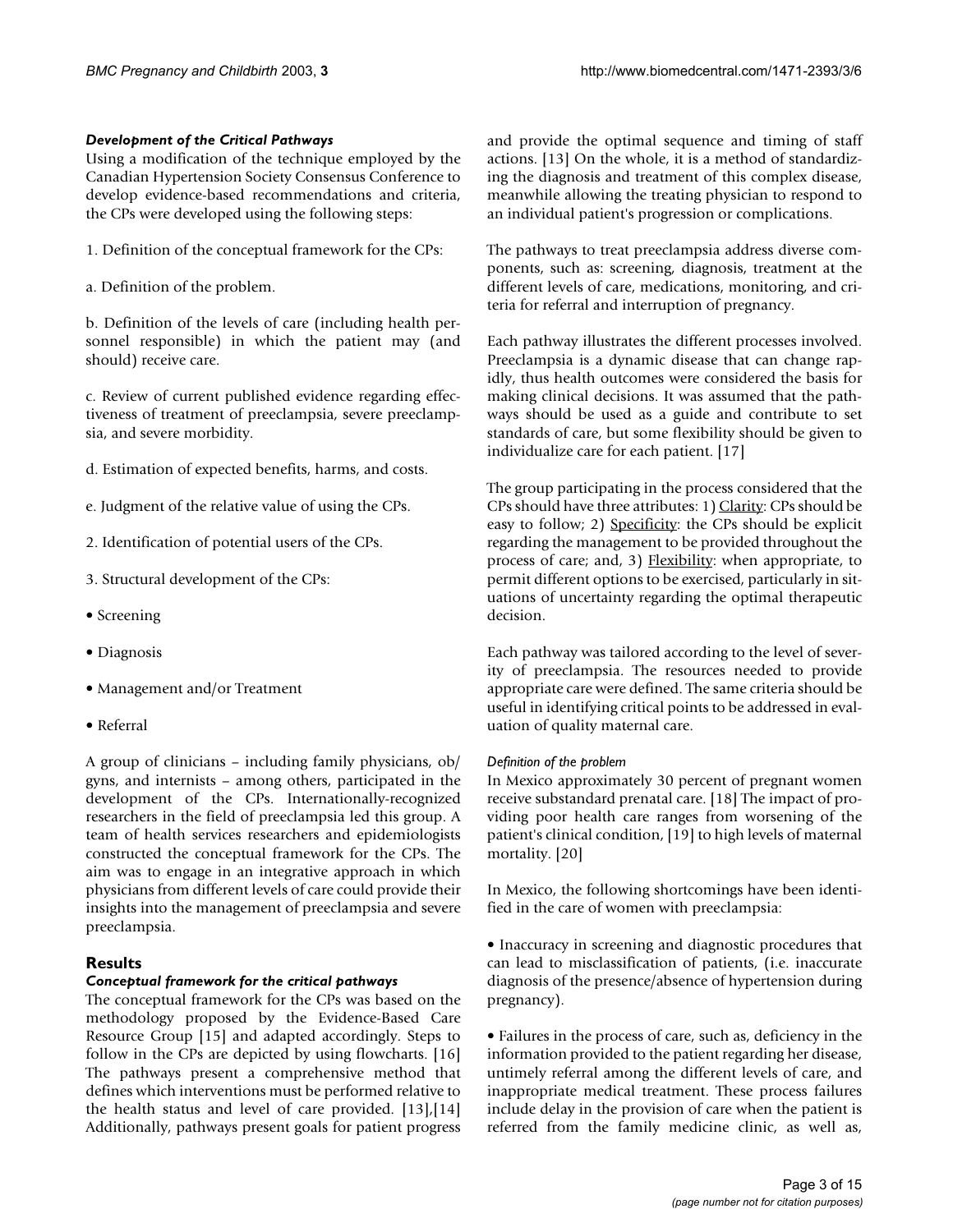inaccurate diagnosis or inappropriate treatment during hospitalisation, including the period of labour or delivery. These flaws could worsen patient prognosis and accelerate further complications.

• Delay on the part of the patient in seeking prenatal care (only 30 percent of pregnant women consult for prenatal care in the first trimester), lack of compliance to medical recommendations, and irregular attendance at routine prenatal care visits.

## *Definition of the level of care*

The CPs were developed in accordance with the different levels of care in which a pregnant woman is seen within the health system of the Mexican Institute of Social Security (IMSS). The IMSS is a three-tiered health care system with an institutionalised referral system. At the primary care level, family physicians and trained nurses provide prenatal care and are responsible for screening, diagnosing and, when needed, referring women with preeclampsia to the next level of care. The secondary care level provides intrapartum and postpartum care to preeclamptic patients referred by the primary care physicians. The majority of referred patients are managed at the secondary level. All deliveries take place in the hospital. According to guidelines, women with severe preeclampsia or secondary severe morbidity receive treatment at tertiary care level hospitals.

## *Review of current published evidence*

A panel of experts that was comprised of IMSS medical staff reviewed the literature published during the period 1992–2002. The information sources were PubMed, MEDLINE and the Cochrane Database of Systematic Reviews. IMSS' standards for the provision of health care services for pregnant women [21], were considered and the recommendations and criteria of the Canadian Hypertension Society Consensus Conference were also taken into account. [10],[11],[12]

## *Estimation of expected benefits, harm and costs*

The expected benefits, as well as harms, were considered according to the different stages of illness and the processes of care of the patient with preeclampsia. The Maternal Mortality Committees of each of the IMSS hospitals have identified serious flaws in the treatment of preeclampsia patients, resulting in severe morbidity and mortality. Given the organization of IMSS constituent services, preeclampsia should most often be identified at primary care (ambulatory) facilities, while treatment should be provided at secondary and tertiary (hospital) levels. One of the most relevant potential benefits of the CPs is the early identification of preeclampsia. Early detection according to standard criteria, will allow timely treatment and management of this disease and facilitate coordination among the levels of care. A primary goal is the reduction in the number of patients who progress to more severe forms of morbidity and death, reducing the burden of maternal morbidity and mortality. From the health services perspective, another benefit is to define reliable criteria for the evaluation of the quality of care provided at the different stages of the disease and types of facilities.

Harm due to the application the CPs can be considered minimal, however, as with any dynamic set of guidelines, human error is a possibility. While the CPs allows individual variation in disease progress, the physician must take into account the specific recommendations found in the CPs. Otherwise, the patient might be incorrectly diagnosed, treated or referred. In addition, if the CPs are not applied as intended, as an adaptable procedure on an individual basis, they may lead to the "depersonalisation" of care. Another potential negative impact relates to the physicians' perception of the CP. If they perceive the CP negatively, or view it as an auditing tool, its consistent application may be adversely affected. Therefore, the CP's acceptability is an important issue to assure adoption by physicians. Factors that favourably contribute to provider acceptability are: active participation or involvement implementation, adaptation and constant revision of the CPs; integration of the CPs in activities related to continuous medical education; and relevance to the local context, such that the CPs and the type of population that seen in the clinical setting coincide. [22–24]

Costs must be considered from different perspectives, which include both societal and health services costs. The costs of treatment for preeclampsia and eclampsia within IMSS is difficult to estimate, as all enrolees share the cost because of the institution's principle of solidarity. Available information provides only unit costs. There is very limited data regarding the cost of illness, the years of life lost, or the disability adjusted years of life lost due to preeclampsia, or its complications, including maternal or neonatal deaths. It is safe to assume that the reduction of serious maternal morbidity or mortality by early diagnosis and effective treatments has a high benefits to cost ratio at the societal level.

## *Judgment of the relative value*

In this initial phase of assessment, is difficult to define the trade-offs that are involved. While evidence-based criteria from published literature contributed to their development, the overall effectiveness of the CPs needs to be evaluated through clinical and field trials. Such testing would address the question regarding the relative value of implementing CPs in institutional health care settings. An added value of the CPs is that they could be used as tools to identify problems in the process of care by comparing actual clinical practices with CP guidelines. Additionally,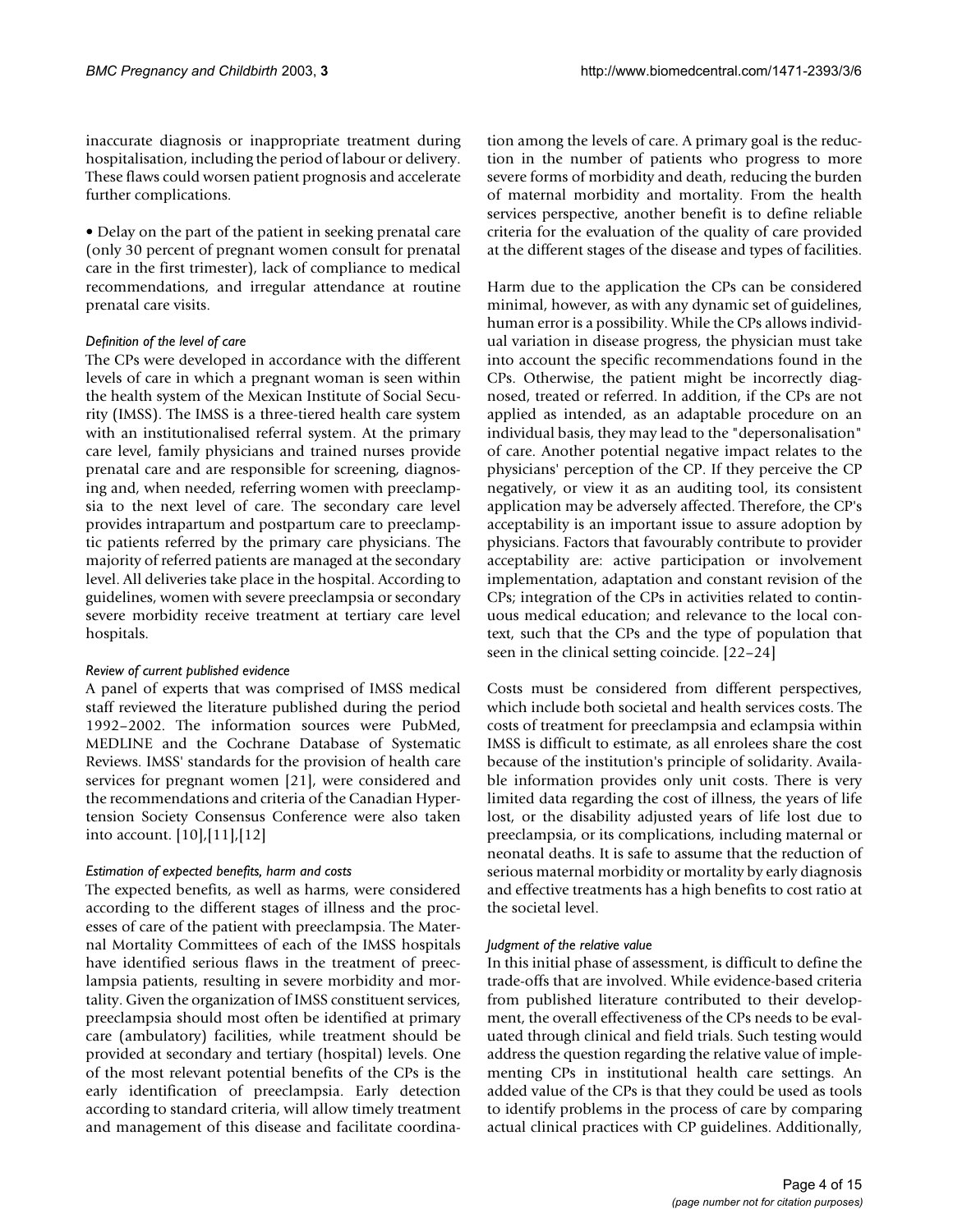<span id="page-4-0"></span>**Table 1: Factors that must be considered at each prenatal care visit First level of care. Responsible: Family Physician and maternal and child health nurse. Please also refer to Figure [1](#page-6-0).**

| <b>PHYSICAL EXAM MUST INCLUDE FOLLOWING DATA:</b> |                                  |
|---------------------------------------------------|----------------------------------|
| Blood pressure                                    | Weight                           |
| Height                                            | Body mass index (BMI = $kg/m2$ ) |
| Uterine size                                      | Foetal movements                 |

#### **RISK FACTORS FOR THE DEVELOPMENT OF PREECLAMPSIA:**

• History of Preeclampsia/Eclampsia in previous pregnancies

 $\cdot \geq 3$  pregnancies

• Family history of Preeclampsia/Eclampsia in first degree relative

• Obesity (get data from physical exam. Obesity criteria: BMI > 27)

• Primigravida

#### **DEFINITION OF HYPERTENSION IN PREGNANCY:**

 $SBP \geq 140$  mm Hg or DPB  $\geq 90$  mm Hg

Mean arterial pressure above 106 mm Hg

Increase of 30 mmHg of SBP or increase of DPB above 15 mm Hg above baseline measures Measure blood pressure twice on the left arm, using the muffling of the sound (5th Korotkoff).

The patient should be seated and external stimuli should be eliminated

the preeclampsia CP could be adapted to any similar integrated program providing primary, secondary and tertiary levels of care to pregnant women.

## *Definition of the users of critical pathways*

The CPs are designed to be used in health care institutions: primary care physicians (either family physicians or general practitioners), and maternal and child health nurses in ambulatory settings; ob/gyns and intensive care physicians in secondary and tertiary care levels. The CPs are designed such that the providers at the next level of care can continue where the previous provider left off.

## *Development of the critical pathways*

The CP was developed as a comprehensive method of planning, delivering, and monitoring care for patients with preeclampsia and severe preeclampsia. The flowcharts streamline and define delivery of services at the three levels of care.

The CPs illustrate, in a straightforward manner, the following processes of care:

1. *Screening for preeclampsia, risk assessment and classification according to the level of risk.*

2. *Clinical data that should be taken into account at the first prenatal visit*.

3. *Confirmation of preeclampsia, based on two criteria: hypertension and proteinuria.*

4. *Management of preeclampsia at primary care clinics.*

5. *Evaluation of preeclampsia at secondary care hospitals.*

6. *Management of preeclampsia at secondary care hospitals.*

7. *Management of preeclampsia at tertiary care hospitals.*

8. *Criteria for decision-making between conservative management and expedited delivery of patients with severe preeclampsia.*

## **Discussion**

# *Description of critical pathways*

#### *Primary level of care (Figures and Tables [1](#page-4-0) and [2\)](#page-5-0)*

Screening for preeclampsia, risk assessment and classification according to the level of risk begins at the first prenatal visit that takes place after 20 weeks of gestation. Particular emphasis is given to the identification of risk factors for developing preeclampsia, and to the screening processes. [25–27]

As clinical risk factors have a low positive predictive value, all women receiving routine prenatal care, regardless of gestational age, should be appropriately screened and assessed for preeclampsia at each prenatal visit (Table [1\)](#page-4-0). However, early identification of risk status is crucial. The committee considered that high-risk women should be closely monitored, every two weeks, beginning at the 20th week of gestation. At the first prenatal care visit, the primary care physician and/or maternal and child health nurse should:

1. Review or take the patient's clinical history;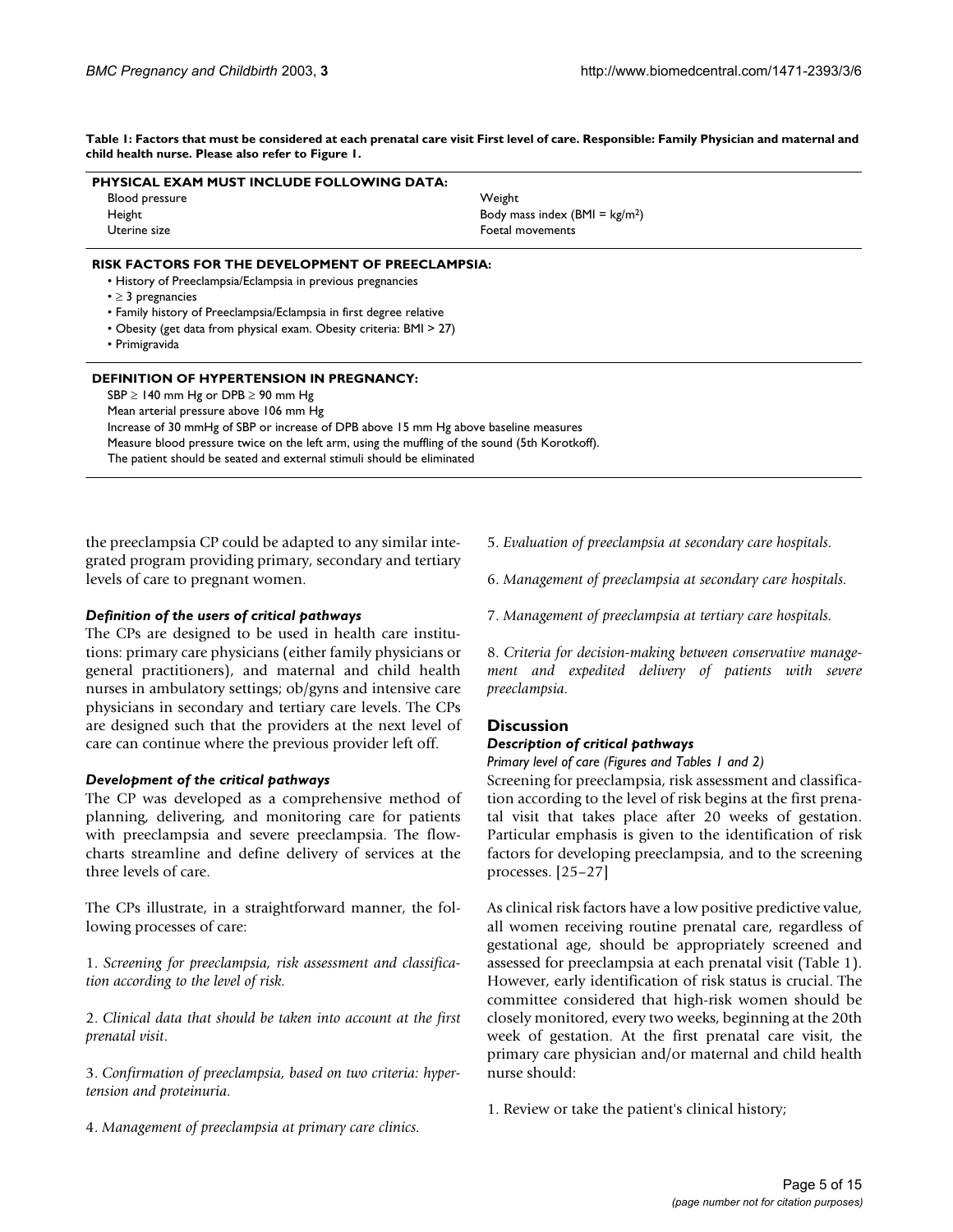<span id="page-5-0"></span>**Table 2: Clinical data First level of care. Responsible: Family Physician and maternal and child health nurse. Please also refer to Figure [1.](#page-6-0)**

| Headache ++                           | Nausea ++                |
|---------------------------------------|--------------------------|
| Drowsiness ++                         | Vomiting ++              |
| Epigastric pain                       | Hepatic tenderness       |
| Sudden Blindness                      | Scotomas                 |
| Hematemesis                           | Oliguria/Anuria          |
| Proteinuria (identified by dipstick)  | Shortness of breath      |
| Seizures (indicates severe morbidity) | Hematuria/Hemoglobinuria |
|                                       |                          |

#### **ALARM SIGNS OF PREECLAMPSIA THAT SHOULD PROMPT URGENT REFERRAL TO THE HOSPITAL**

2. Identify and assess risk factors;

3. Perform a physical exam;

- 4. Measure blood pressure; and
- 5. Identify any other signs of alarm.

Depending on the results of the process shown in Figure [1,](#page-6-0) the patient will either, 1) continue routine prenatal care at the primary care level, if she presents none of the signs or symptoms for preeclampsia; 2) continue in the process of care, to confirm and assess the severity of an initial diagnosis of preeclampsia; or 3) be referred to an ob/gyn for management at the secondary level of care, when highrisk status of the patient is confirmed. Confirmation of preeclampsia is based on two main criteria: hypertension  $(DBP > or = 90$  mm Hg) and proteinuria. The definition of hypertension proposed by the Canadian Hypertension Society Consensus Conference [10], as well as the definition used by the IMSS group, were taken into account. The clinical signs and symptoms specified on Table [1](#page-4-0) should be taken into account to diagnose and classify the severity of preeclampsia.

If the patient has or develops hypertension, the treating physician should follow the steps shown in Figure [2](#page-7-0) to confirm the diagnosis of preeclampsia and to classify the severity of the disease. The physician also needs to pay particular attention to the identification of warning signs (Table [2\)](#page-5-0) that would activate a referral to the next level of care. The goal of management of preeclampsia at primary care clinics [27] is to consistently monitor the clinical condition (detection of signs of alarm and blood pressure measurement) of the patient and identify, in a timely manner, the need to refer the patient to a higher level of care. Patients with a diagnosis of either preeclampsia or gestational hypertension are referred to the secondary level of care to be clinically evaluated by the obstetrical specialist.

*Secondary level of care (Figures and Tables [3](#page-8-0), [4,](#page-8-1) and [5](#page-9-0))*

Once a patient is referred, the ob/gyn must review the clinical history, perform a physical exam, and perform appropriate laboratory exams (protein excretion, complete blood test, and liver function tests). (Table [4\)](#page-8-1) The evaluation of preeclampsia at secondary care hospitals uses criteria to classify the patient according to the severity of the disease, and determines the level of care where the patient should be managed. [10,27]

On the basis of these results the physician classifies the patient according to the severity of the condition. (Table [3](#page-8-0)) If the patient is classified as severe preeclampsia or severe morbidity, she is immediately referred to a tertiary care facility to begin treatment. Patients classified with mild preeclampsia are to be managed at the secondary level, as shown on Figure [4,](#page-9-1) as long as the maternal and foetal conditions remain stable. The main goals of management of preeclampsia at secondary care hospitals are to monitor the patient and the foetus, to recover and/or maintain clinical stability, to identify progression of the disease to severe preeclampsia or severe morbidity in a timely manner. Medical treatment [11],[12],[28] is also described for this level of care. The patient must be seen every three days in ambulatory care, and she and the foetus should be monitored to verify that the disease has not progressed. (Table [4\)](#page-8-1)

However, if a patient with mild preeclampsia becomes clinically unstable, she is immediately hospitalised. Management of preeclampsia at tertiary care hospitals is comprised of three components: (a) monitoring of the clinical status of the mother and the foetus, (b) medical treatment  $[9]$ , $[11]$ , $[12]$ , $[25]$ , $[29]$  and (c) laboratory tests. The goal is to stabilize the patient and identify the possible progression to severe disease. As shown on Figure 5, once hospitalised, the patient is evaluated regularly according to the severity of her condition or her response to treatment. If the patient becomes stable, she may be discharged and be followed in an ambulatory care setting. (Return to Figure and Table [4](#page-8-1))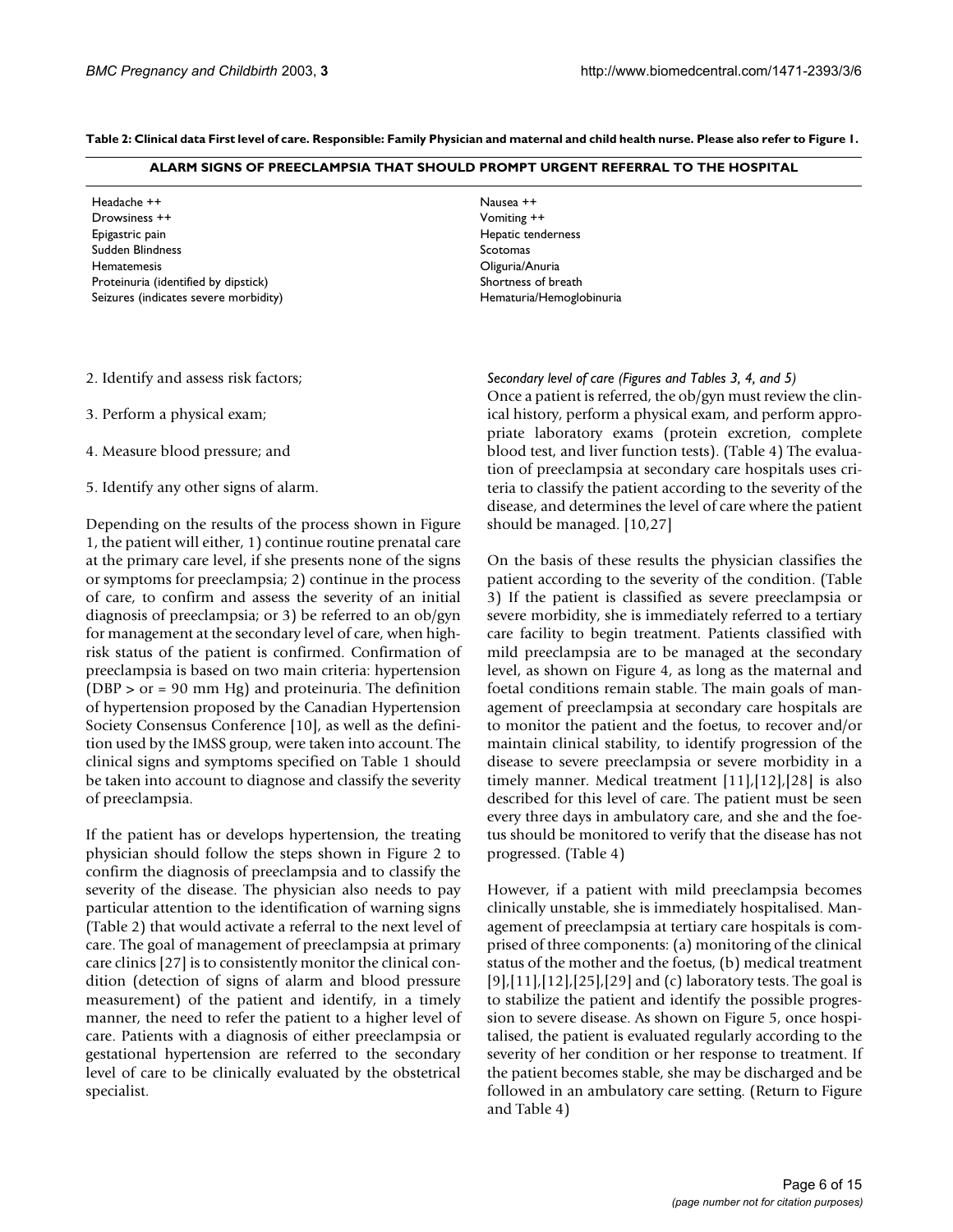<span id="page-6-0"></span>

**Figure 1. SCREENING FOR PREECLAMPSIA DURING FIRST PRENATAL VISIT AFTER 20 WEEKS OF GESTATION**



On the other hand, if the patient and/or foetus remain unstable, she continues in-hospital management. Delivery is performed according to institutional standards. (Table [5\)](#page-9-0) If the disease progresses to severe preeclampsia, she is referred to a tertiary care facility for treatment.

#### *Tertiary level of care (Figure and Table [6;](#page-12-0) Tables [3](#page-8-0) and [7](#page-12-1))*

Patients who have been diagnosed with severe preeclampsia or severe morbidity should receive care at the tertiary level. Criteria for decision-making between conservative management [30],[31,32],[33] and expedited delivery of patients with severe preeclampsia are based on the patient's clinical condition. [3],[9] As Figure [6](#page-11-0) shows, management must be focused on three components: 1) monitoring the clinical status of the woman and the foetus; 2) conducting laboratory tests (Table [6](#page-12-0)); and [3](#page-8-0)) appropriate obstetrical management. Patients with severe preeclampsia, who are at more than 34 weeks' gestation,

should be stabilized and delivered within 24 hours of stabilization. For selected patients without severe morbidity, who are at less than 34 weeks' gestation, expectant management may be considered. Careful stabilization of the woman and thorough monitoring of the foetus should continue. Patients who remain stable may continue with conservative management (Table [7](#page-12-1)) until 34 weeks of pregnancy, at which time her pregnancy should be interrupted.

When the patient remains clinically unstable or progresses to severe morbidity – according to the criteria on Table [3](#page-8-0) – treatment should be provided in the Intensive Care Unit, when available. (Table [6](#page-12-0))

#### **Conclusions**

The aim of the critical pathway is to streamline care while improving its quality. There are a number of publications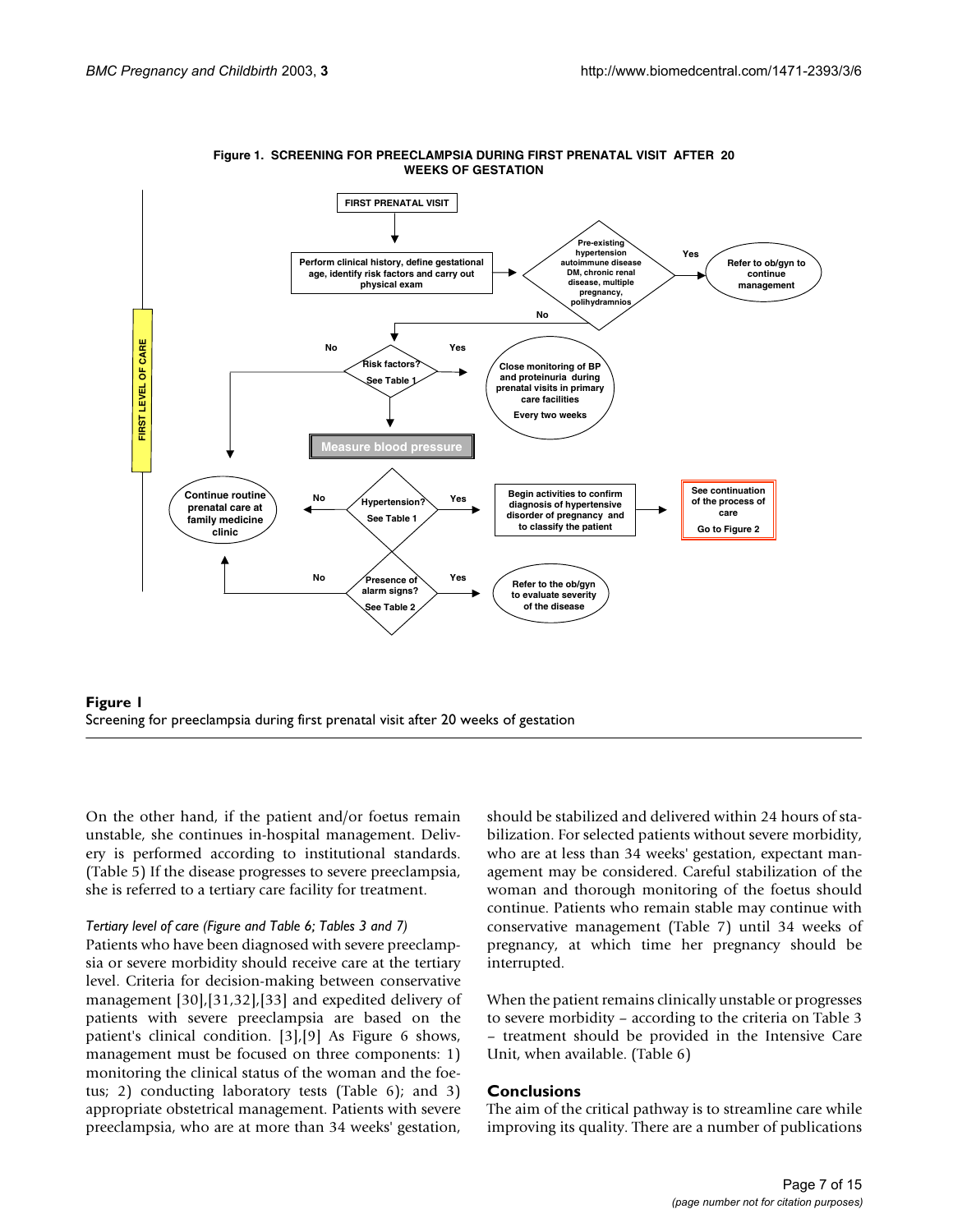<span id="page-7-0"></span>





in the medical literature addressing the development, use, and effectiveness of CPs. [34],[35] CPs have been proven to be cost-effective while improving the quality of care and maintaining patient satisfaction, for several diseases or conditions. [36],[37],[38]

In developing the CPs, we respected published recommendations regarding the construction of critical pathways. These pathways provide a clear, specific, and flexible set of guidelines for managing preeclampsia and its complications. In addition, the CPs can be employed as a tool to measure performance during the process of care, by physicians who provide care for patients with preeclampsia, or by managers of health care settings. As a result, the CPs provide an optimal design for evaluating quality of care from different perspectives: patient, provider, and manager.

The pathways were constructed with the contribution of international researchers by using consensus techniques and with the participation of experts in the field. These CPs are designed to be applied in a complex health care system, such as IMSS, where medical and paramedical staff at different levels of care must interact in a continuous and coordinated manner to provide care to large numbers of pregnant women. The CPs are also useful to define and promote physicians' understanding of their role as part of an interdisciplinary team. Problems due to lack of coordination may appear in health care systems where complex diseases, such as preeclampsia are treated by several disciplines. There is a need for developing and implementing focused strategies, such as the proposed CPs, to help increase interdisciplinary coordination. Importantly, the CPs constant and successful application lies in physicians' ongoing support and endorsement, as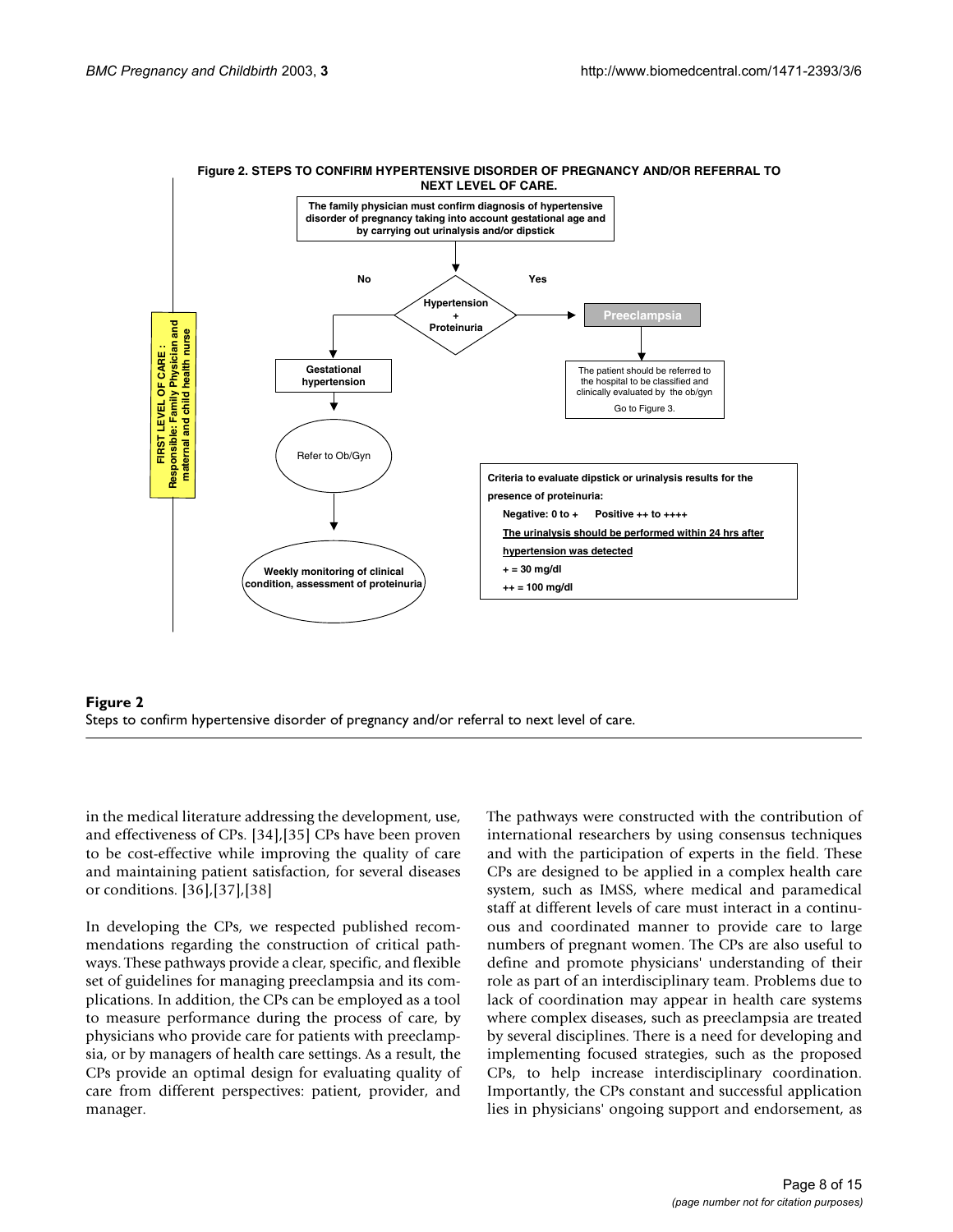<span id="page-8-0"></span>**Table 3: Criteria to classify the hypertensive disorders of pregnancy Second and third levels of care. Responsible: Ob/gyn physician. Please also refer to Figure 3.**

| <b>CHARACTERISTIC</b>            | <b>BLOOD PRESSURE</b>                                  | <b>CLINICAL DATA One or more of the following symptoms</b>                                                                                                                                                                                                                                                                                         |
|----------------------------------|--------------------------------------------------------|----------------------------------------------------------------------------------------------------------------------------------------------------------------------------------------------------------------------------------------------------------------------------------------------------------------------------------------------------|
| <b>Without severe Conditions</b> |                                                        |                                                                                                                                                                                                                                                                                                                                                    |
| Mild Preeclampsia                | DBP $\geq$ 90 to < 110 mm Hg<br>$MAP \ge 106$ to < 126 | Mild symptoms such as headache, nausea etc. or No symptoms<br>Protein excretion in 24-h urine collection $> 0.3$ g to $< 3$ g                                                                                                                                                                                                                      |
| <b>With severe Conditions</b>    |                                                        |                                                                                                                                                                                                                                                                                                                                                    |
| Severe Preeclampsia              | $DBP \geq 110$ mm Hg<br>$MAP > 126$ mm Hg              | Frontal headache, Blurred vision, severe nausea and vomiting, persistence of<br>abdominal pain (right upper quadrant), dizziness, tinnitus, drowsiness; and/or ONE<br>of the following: Elevated liver enzymes<br>Thrombocytopenia $(< 100,000 \times 109/L)$<br>Oliguria (< 500 ml/d)<br>Proteinuria $>$ 3 g                                      |
| <b>Severe Morbidity</b>          | DBP $\geq$ 90 mm Hg                                    | Same conditions as above and/or:<br>Convulsions (eclampsia)<br><b>HELLP</b> syndrome<br>Abruptio placentae<br>Pulmonary oedema<br>Deterioration in the level of consciousness<br>Coma<br>Acute renal failure<br>Cerebral bleeding<br>Disseminated intravascular coagulation<br>Adult progressive respiratory distress syndrome<br>Hepatic bleeding |

#### <span id="page-8-1"></span>Table 4: Ambulatory management of clinically stable preeclampsia at secondary level of care Please also refer to Figures 3, [4,](#page-9-1) and 5.

| Mother                                                                                                      |                                                                                                                                                  | <b>Foetus</b>                                                                                                                      |                                                                                                                                                                       |
|-------------------------------------------------------------------------------------------------------------|--------------------------------------------------------------------------------------------------------------------------------------------------|------------------------------------------------------------------------------------------------------------------------------------|-----------------------------------------------------------------------------------------------------------------------------------------------------------------------|
| Monitoring: The patient must be seen every third day until admission for delivery.                          |                                                                                                                                                  |                                                                                                                                    |                                                                                                                                                                       |
| Clinical                                                                                                    | Exams (weekly)                                                                                                                                   | <b>Clinical</b>                                                                                                                    | Exams                                                                                                                                                                 |
| Blood pressure Weight Look for CNS,<br>renal, cardiovascular or gastrointestinal<br>symptoms at every visit | Blood count (including platelet count)<br>Urinalysis (proteinuria) every third day<br>or Dipstick Liver Function Tests<br>(Bilirrubin, AST, ALT) | Foetal movements<br>Foetal cardiac rate                                                                                            | Cardiotocography: No-stress testing<br>(every 5 to 7 days)<br>Ultrasonography (measure foetal<br>growth, maturity and placental location<br>and amniotic fluid index) |
| Treatment                                                                                                   |                                                                                                                                                  | <b>Treatment</b>                                                                                                                   |                                                                                                                                                                       |
| Bed rest at home                                                                                            | Anti-hypertensives (controversial)<br>Methyldopa<br>Nifedipine<br>Hydralazine                                                                    | Induction of pulmonary maturity using<br>dexamethasone or betamethasone in<br>patients with gestational age less than 34<br>weeks. |                                                                                                                                                                       |

well as that of other health care staff involved in patient care. [39],[40]

Another important aspect for the CPs successful implementation is its periodic updating or revision in the light of evolving clinical evidence. Emerging evidence-based criteria needs to be used to constantly update the CPs so that they remain consistent with the latest advances in the treatment of preeclampsia. [10]

The processes described here were constructed for use in a three-tiered institutionalised health care system. Consequently, the CPs would have to be tested for functionality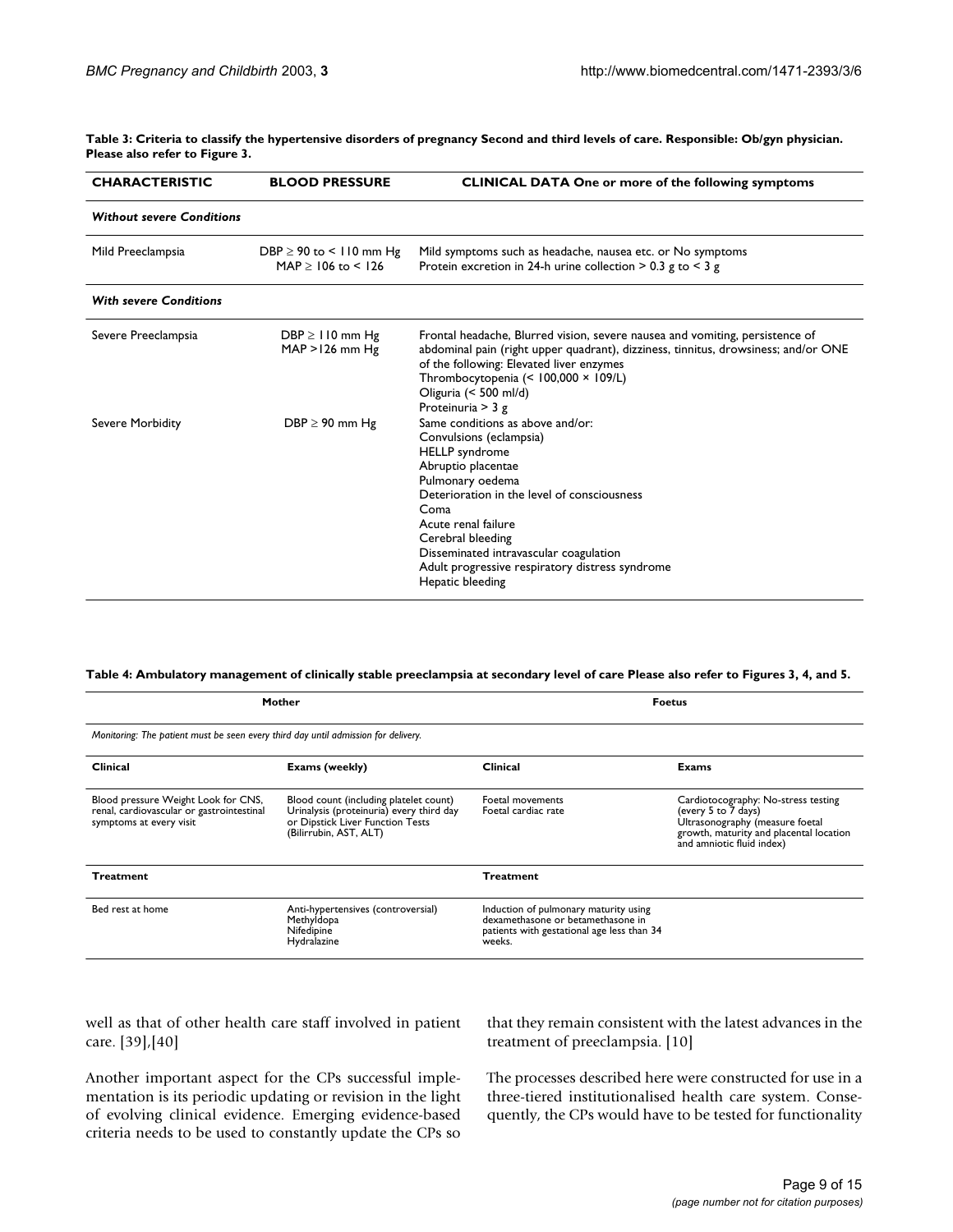#### <span id="page-9-0"></span>**Table 5: Hospital management of clinically unstable mild preeclampsia at the secondary level of care Please also refer to Figure 5.**

| Mother                                                                                                      |                                                                                                                                                                   | <b>Foetus</b>                                                                                                                                                          |                                         |                                                                                                                                                                                                  |
|-------------------------------------------------------------------------------------------------------------|-------------------------------------------------------------------------------------------------------------------------------------------------------------------|------------------------------------------------------------------------------------------------------------------------------------------------------------------------|-----------------------------------------|--------------------------------------------------------------------------------------------------------------------------------------------------------------------------------------------------|
| Monitoring: The patient must be hospitalised.                                                               |                                                                                                                                                                   |                                                                                                                                                                        |                                         |                                                                                                                                                                                                  |
| Clinical                                                                                                    | Exams as often as needed                                                                                                                                          |                                                                                                                                                                        | Clinical                                | Exams as often as needed                                                                                                                                                                         |
| Blood pressure Weight Look for CNS,<br>renal, cardiovascular or gastrointestinal<br>symptoms at every visit | Blood count (including platelet count)<br>Urinalysis (proteinuria) every 24 hours or Dipstick every<br>eight hours<br>Liver Function Tests (Bilirrubin, AST, ALT) |                                                                                                                                                                        | Foetal movements<br>Foetal cardiac rate | Cardiotocography: No-stress testing<br>Ultrasonography to measure foetal growth<br>and status of the placenta (site where the<br>placenta is inserted and maturity) and<br>amniotic fluid volume |
| Treatment                                                                                                   |                                                                                                                                                                   |                                                                                                                                                                        | <b>Treatment</b>                        |                                                                                                                                                                                                  |
| Bed rest                                                                                                    | Anti-hypertensives<br>(controversial)<br>Methyldopa<br>Nifedipine<br>Hydralazine                                                                                  | Anticonvulsants: Magnesium<br>Induction of pulmonary maturity using dexamethasone or<br>betamethasone in patients with gestational age less than 34 weeks.<br>sulphate |                                         |                                                                                                                                                                                                  |

#### **Figure 4. MANAGEMENT OF MILD PREECLAMPSIA AT SECONDARY CARE LEVEL**

<span id="page-9-1"></span>

#### **DEFINITION OF A CLINICALLY UNSTABLE PATIENT**

Patients showing irregular increase in DBP (above 95 but below 110 mm hg) and/or proteinuria, or beginning of CNS symptoms, will be considered as unstable.

#### **DEFINITION OF A CLINICALLY STABLE PATIENT**

Patients showing **no** irregular increase in DBP (above 95 but below 110 mm hg) and/or proteinuria, **without** CNS symptoms, will be considered as stable.

#### Figure 4 Management of preeclampsia at secondary care level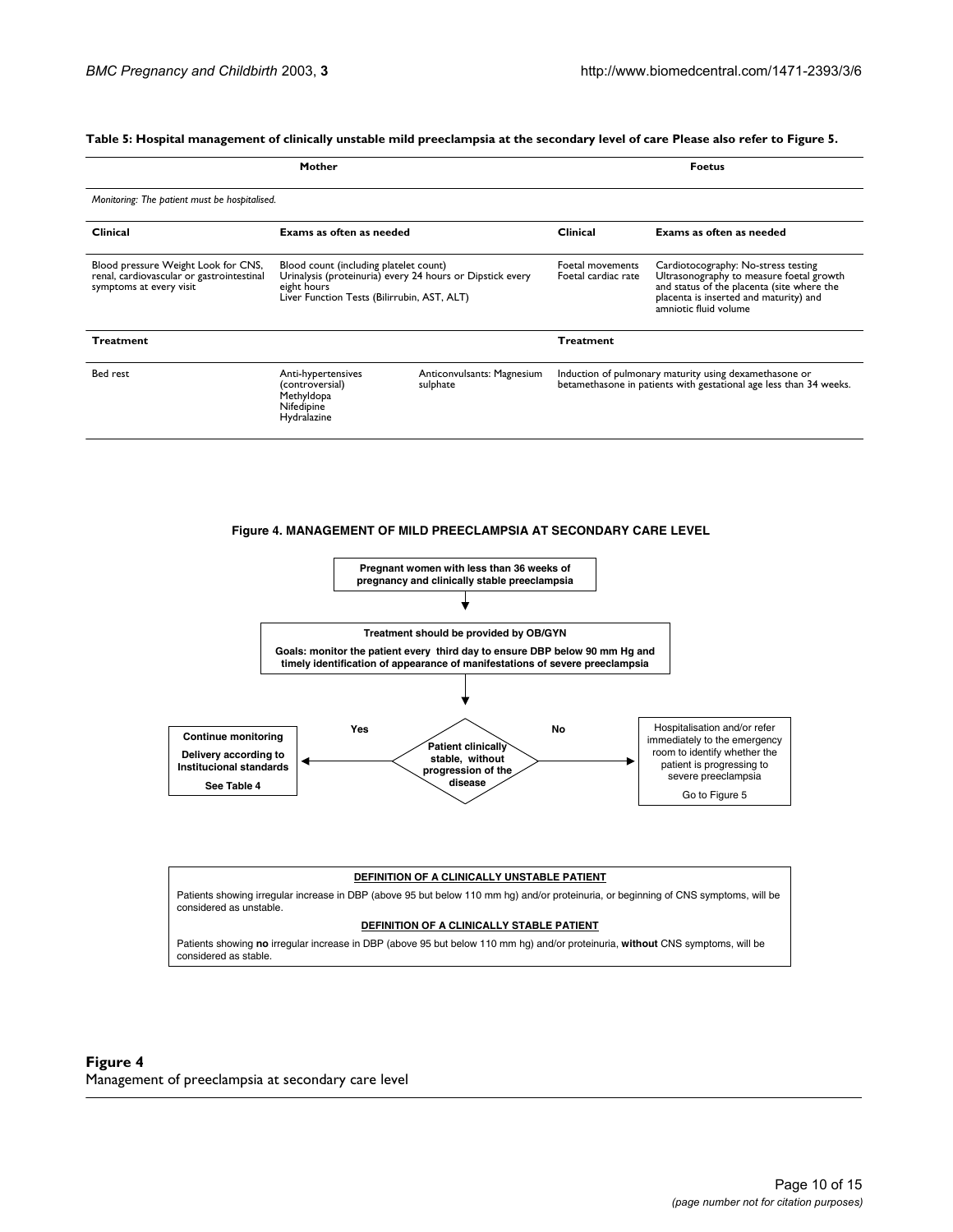

#### **Figure 5. MANAGEMENT OF CLINICALLY UNSTABLE PREECLAMPSIA**



both in IMSS and in other health care systems and could require careful evaluation and remodelling according to each system's demands.

A significant variable affecting the potential benefits of the CPs is the role that the patient plays, given that she is the most important beneficiary. In the IMSS health care system, only 30% of patients begin prenatal care during the first trimester of pregnancy. Additionally, there is a low attendance rate for scheduled visits. This includes situations in which patients who are referred to hospital care due to complications of pregnancy, but do not present for as many as three or four weeks.

#### *Relevance in developed and developing countries*

Since preeclampsia continues to be a principal cause of maternal deaths and morbidity worldwide, the expected impact of these CPs is to contribute to improving health

care quality in both developed and developing countries. For example, the CPs can be useful in developed countries where health care systems – public and private – are seeking to improve quality of care for patients with preeclampsia and still meet the institution's outcome expectations. As previously mentioned, the CPs also could serve as a process evaluation tool in such settings.

The CPs can be useful in developing countries to address and control excess morbidity and mortality due to preeclampsia and/or its complications. The maternal mortality rate in Mexico is 50.6 per 100,000 live births, within the IMSS is 36.6, and mortality due to hypertensive disorders of pregnancy is nearly 35%, well above from maternal mortality rates in Canada and the United States (3.8 and 7.1, respectively) and maternal mortality due to preeclampsia complications, which is below 2 percent. [41]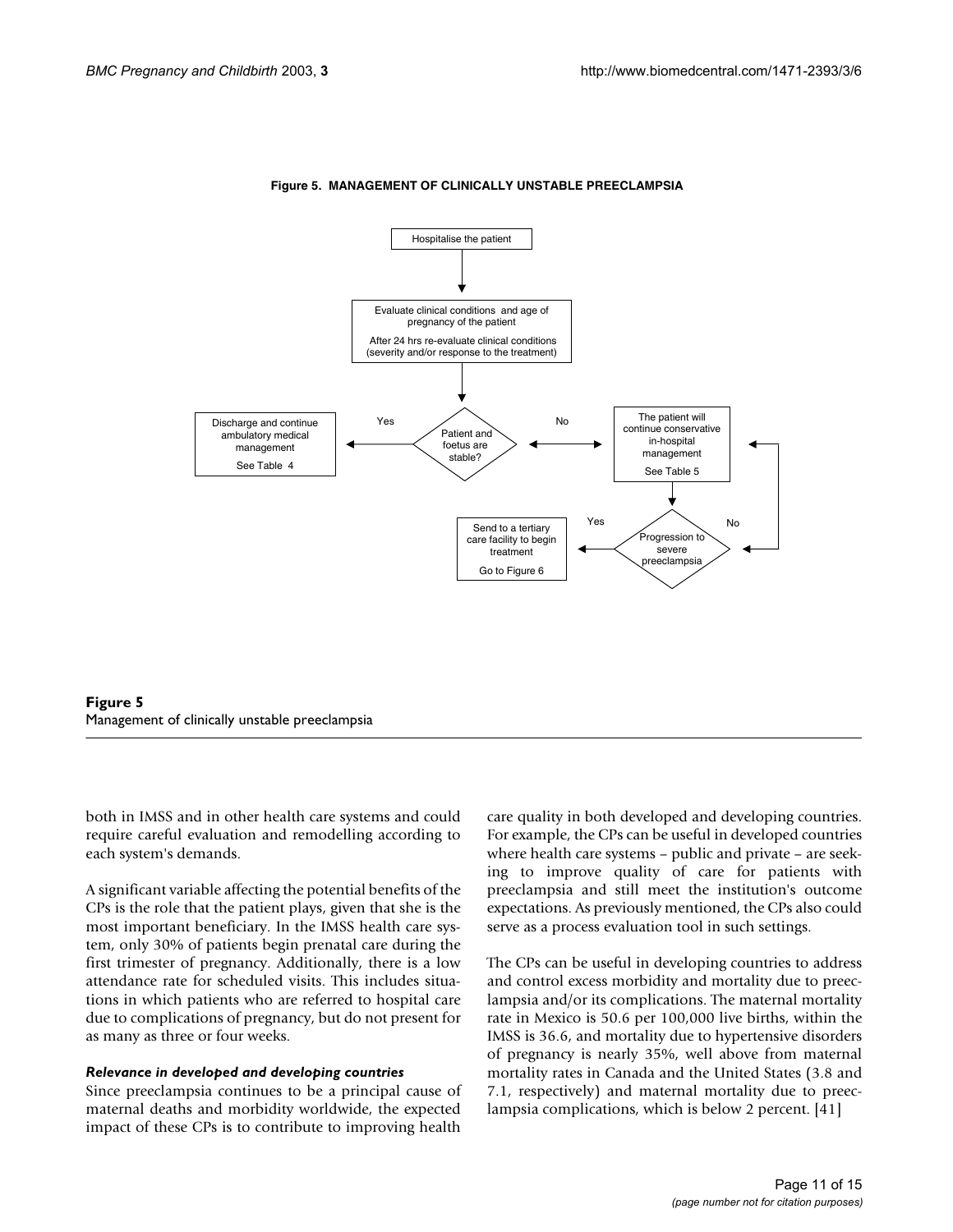<span id="page-11-0"></span>

#### **Figure 6. MANAGEMENT OF SEVERE PREECLAMPSIA AT TERTIARY CARE FACILITIES**



Implementing CPs would attenuate the consequences of a high volume of patients on the public health care system, allowing for timely and adequate management of preeclampsia and its complications. By implementing CPs, the health care system in developing countries can provide high quality of care with limited resources and meet its outcome expectations.

The impact of implementing CPs may be greater in developing countries where standards of care related to preeclampsia have yet to be applied. Interaction among researchers and expert clinicians from different countries has the potential to expedite technology transfer by increasing the perceived validity of the CP.

In addition, the culture surrounding preventive health care is not always favourable for providing patient education. In Mexico, many women wait until the condition

worsens to a degree that it interferes with her daily activities, before consulting with health care personnel. This implies that although maternal and child health nurses provide preventive education, patients with preeclampsia arrive with more advanced cases than their North American counterparts, indicative that it is necessary to provide effective management during all stages or phases of preeclampsia. The CPs address risk assessment, early identification of complications and provide guidance not only for physicians, but also for other health providers (such as, maternal-infant health nurses, social workers, midwives) who are responsible for the management of pregnant patients, thus helping them to make timely decisions.

## *Closing remarks*

The CPs were developed for application in routine provision of care for patients with preeclampsia. Although the CPs are based on evidence-based criteria, they need to be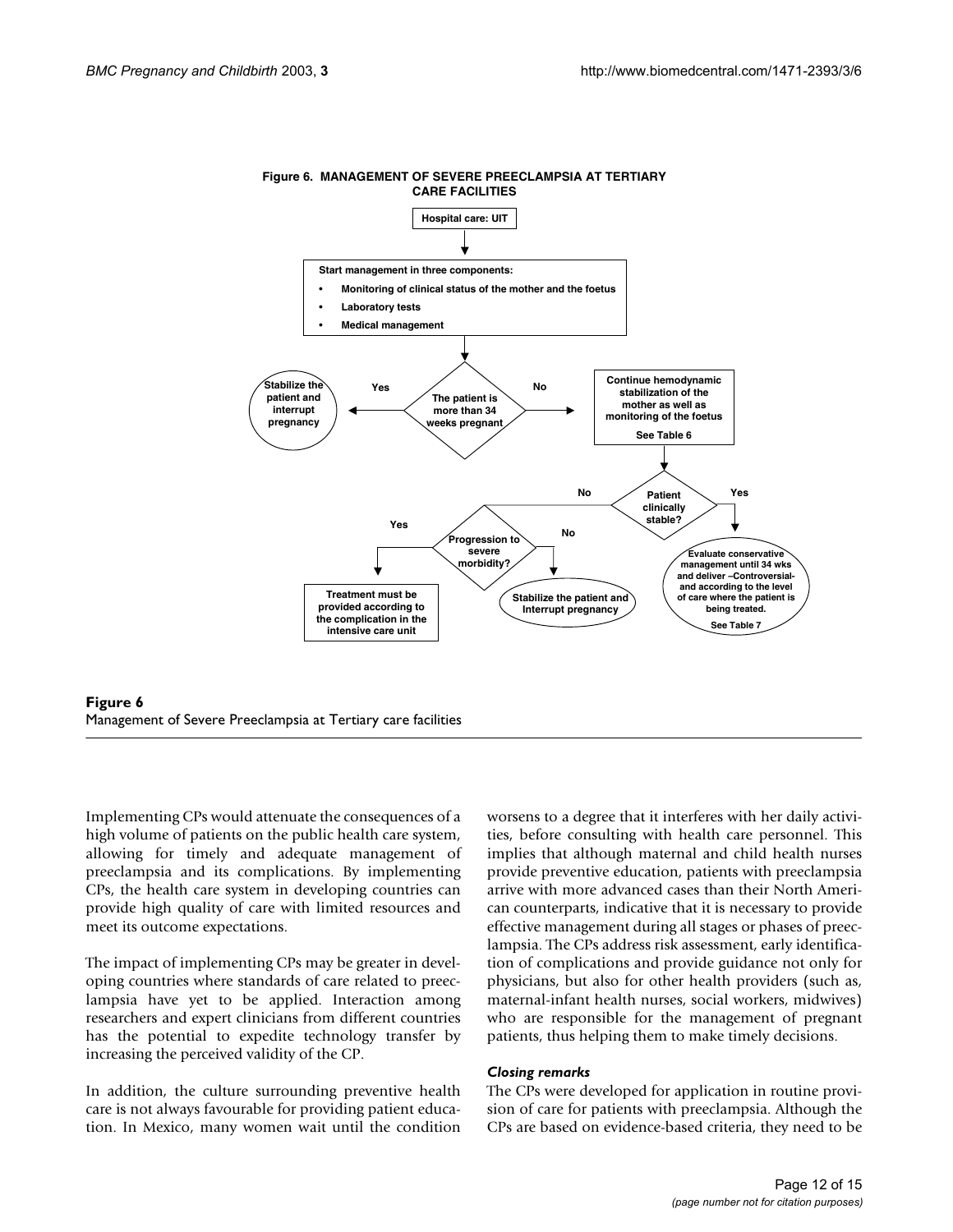<span id="page-12-0"></span>**Table 6: Hospital antepartum management of a patient with severe preeclampsia Intensive Care Unit. For stable patients under 34 weeks of gestation. Please also refer to Figure [6.](#page-11-0)**

| Mother                                                                                                         |                                                                                                                                                                                    | <b>Foetus</b>                           |                                                  |                                                                                                                                                                                                                                |
|----------------------------------------------------------------------------------------------------------------|------------------------------------------------------------------------------------------------------------------------------------------------------------------------------------|-----------------------------------------|--------------------------------------------------|--------------------------------------------------------------------------------------------------------------------------------------------------------------------------------------------------------------------------------|
| Monitoring                                                                                                     |                                                                                                                                                                                    |                                         |                                                  |                                                                                                                                                                                                                                |
| Clinical                                                                                                       | <b>Exams</b>                                                                                                                                                                       |                                         | Clinical                                         | Exams                                                                                                                                                                                                                          |
| Blood pressure Weight Look<br>for CNS, renal, cardiovascular<br>or gastrointestinal symptoms at<br>every visit | Blood count (including platelet count)<br>Serum creatinine<br>Urinalysis (proteinuria) every 24 hours<br>Dipstick every eight hours<br>Liver Function Tests (Bilirrubin, AST, ALT) |                                         | Foetal movements<br>Foetal cardiac rate          | Cardiotocography No-stress<br>testing<br>Ultrasound: Evaluate foetal<br>growth, site where the placenta<br>is inserted, and its maturity<br>Biophysical profile Amniotic<br>fluid assessment Amniocentesis<br>(selected cases) |
| Treatment                                                                                                      |                                                                                                                                                                                    |                                         | <b>Treatment</b>                                 |                                                                                                                                                                                                                                |
| Bed rest                                                                                                       | Anti-hypertensives<br>(controversial)<br>Methyldopa<br>Nifedipine<br>Hydralazine                                                                                                   | Anticonvulsants: Magnesium<br>sulphate? | than 34 weeks)<br>Dexamethasone<br>Betamethasone | Induction of pulmonary maturity (patients with gestational age less                                                                                                                                                            |

#### <span id="page-12-1"></span>**Table 7: Criteria for expedited delivery and conservative management in patients with severe preeclampsia Please also refer to Figure [6.](#page-11-0)**

| <b>EXPEDITED DELIVERY</b>                                                                                                                                                                                                                                                                                                                                                                                                                                                                                                               |                                                                                                                                                                                                                                                                   |  |  |  |
|-----------------------------------------------------------------------------------------------------------------------------------------------------------------------------------------------------------------------------------------------------------------------------------------------------------------------------------------------------------------------------------------------------------------------------------------------------------------------------------------------------------------------------------------|-------------------------------------------------------------------------------------------------------------------------------------------------------------------------------------------------------------------------------------------------------------------|--|--|--|
| Maternal clinical data:                                                                                                                                                                                                                                                                                                                                                                                                                                                                                                                 | <b>Foetal clinical data:</b>                                                                                                                                                                                                                                      |  |  |  |
| Cardiovascular: Uncontrolled hypertension DBP > 110 mm Hg, retinal haemorrhage or<br>retinal detachment<br>Renal: compromised renal function such as Oliguria, increase in serum creatinine (> 2 mg/<br>dl) or decrease in creatinine clearance, Proteinuria > $3$ g/24 hrs<br>CNS: convulsions, coma, amaurosis or visual changes, drowsiness<br>Blood work: Platelet count < 100,000 mm <sup>3</sup><br>Liver: AST or ALT > 2 times upper limit of normal values and epigastric pain or pain in<br>RUQ, data of hepatic insufficiency | Retardation in intrauterine growth measured by ultrasonography with evidence<br>of foetal distress<br>Oligohydramnios (amniotic fluid index < 2)<br>Biophysical profile < 6<br>Abruptio placentae<br>Absent or reversed diastolic umbilical blood flow on Doppler |  |  |  |
| <b>CONSERVATIVE MANAGEMENT IS CONTROVERSIAL</b><br>Some suggested criteria include:                                                                                                                                                                                                                                                                                                                                                                                                                                                     |                                                                                                                                                                                                                                                                   |  |  |  |
| Maternal clinical data:                                                                                                                                                                                                                                                                                                                                                                                                                                                                                                                 | <b>Foetal clinical data:</b>                                                                                                                                                                                                                                      |  |  |  |

*Cardiovascular*: Controlled hypertension (< 110 mm Hg) *Renal*: Proteinuria < 3 *CNS*: Absence of clinical data

*Blood test*: platelet count > 100,000 Hemodynamically and clinically stable

tested in large-scale, multi-level studies in order to thor-

**Competing interests**

No retardation in intrauterine growth

No evidence of foetal maturity

None declared.

 $BPP > 6$ 

## **Authors' contributions**

RPC, WF, and JMR coordinated the international working group; RPC, WF, HR, AD, and JMR developed the critical pathways; RPC and HR reviewed the literature and organized meetings with clinicians to review and validate the critical pathways; All authors collaborated with RPC in

oughly examine and evaluate their efficacy and effectiveness. Some issues that need further evaluation are: acceptance by physicians; pertinence in different health care settings; convenience as an educational tool to update physicians and health care providers; appropriateness to provide high-quality management; cost-effectiveness; and in the medium and long term, impact in decreasing morbidity and mortality due to hypertensive disorders of pregnancy.

#### Page 13 of 15 *(page number not for citation purposes)*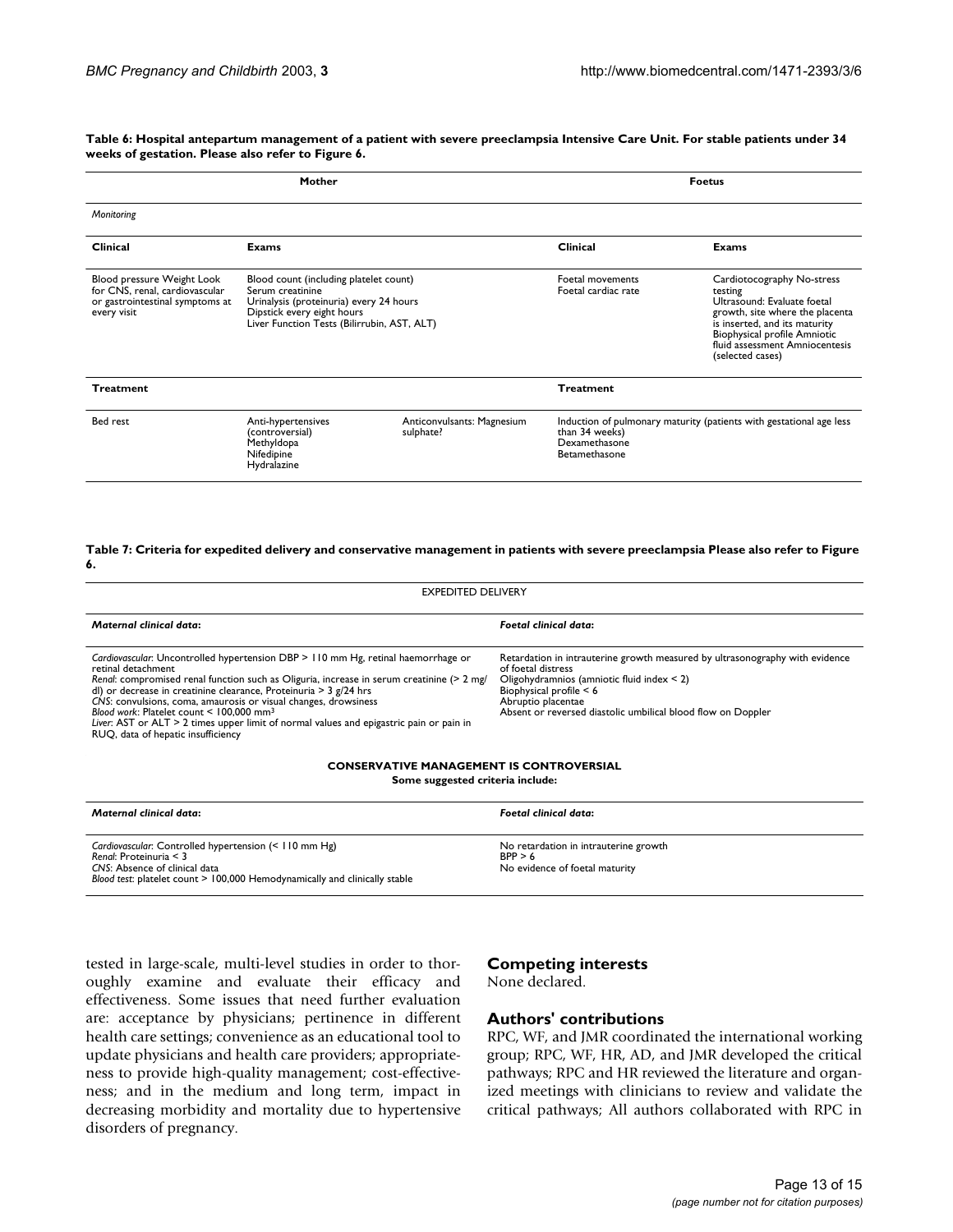

# **Figure 3. ACTIVITIES THAT THE OB/GYN SHOULD CARRY OUT TO EVALUATE AND**

#### Activities that the ob/gyn should carry out to **Figure 3** evaluate and classify the hypertensive disorder

Activities that the ob/gyn should carry out to evaluate and classify the hypertensive disorder

writing and editing the article. All authors read and approved the final manuscript.

#### **Acknowledgements**

We acknowledge and thank all participating clinicians and staff from the IMSS hospitals: Luis Castelazo Ayala Hospital, La Raza Hospital, and Los Venados Hospital.

#### **References**

- 1. Sox H, Blatt M, Higgins M and Marton K: **Medical Decision Making.** *Butterworth-Heinemann, Newton MA* 1988.
- Belizan |M, Villar |, Gonzalez L, Campodonico L and Bergel E: [Cal](http://www.ncbi.nlm.nih.gov/entrez/query.fcgi?cmd=Retrieve&db=PubMed&dopt=Abstract&list_uids=1922250)**[cium supplementation to prevent hypertensive disorders of](http://www.ncbi.nlm.nih.gov/entrez/query.fcgi?cmd=Retrieve&db=PubMed&dopt=Abstract&list_uids=1922250) [pregnancy.](http://www.ncbi.nlm.nih.gov/entrez/query.fcgi?cmd=Retrieve&db=PubMed&dopt=Abstract&list_uids=1922250)** *N Engl J Med* 1991, **325:**1399-405.
- 3. Repke JT and Robinson JN: **The prevention and management of preeclampsia and eclampsia.** *Int J Gynecol & Obstet* 1998, **61:**1-9.
- 4. Witlin A and Sibai B: **[Hypertension in pregnancy: Current con](http://www.ncbi.nlm.nih.gov/entrez/query.fcgi?cmd=Retrieve&db=PubMed&dopt=Abstract&list_uids=9046950)[cepts of preeclampsia.](http://www.ncbi.nlm.nih.gov/entrez/query.fcgi?cmd=Retrieve&db=PubMed&dopt=Abstract&list_uids=9046950)** *Annu Rev Med* 1997, **48:**115-127.
- 5. Roberts J and Section V Editor: **The Etiology of Preeclampsia.** In *Chesley's Hypertensive Disorders in Pregnancy Stamford, CT, Appleton & Lange* Second1999:377-516.
- 6. Caritis S, Sibai B, Hauth J, Lindheimer M and VanDorsten P *et al.*: **[Pre](http://www.ncbi.nlm.nih.gov/entrez/query.fcgi?cmd=Retrieve&db=PubMed&dopt=Abstract&list_uids=9790376)[dictors of preeclampsia in women at high risk.](http://www.ncbi.nlm.nih.gov/entrez/query.fcgi?cmd=Retrieve&db=PubMed&dopt=Abstract&list_uids=9790376)** *Am J Obstet Gynecol* 1998, **179:**946-951.
- 7. Khedun SM, Moodley J, Naicker T and Maharaj B: **[Drug manage](http://www.ncbi.nlm.nih.gov/entrez/query.fcgi?cmd=Retrieve&db=PubMed&dopt=Abstract&list_uids=9336024)[ment of hypertensive disorders of pregnancy.](http://www.ncbi.nlm.nih.gov/entrez/query.fcgi?cmd=Retrieve&db=PubMed&dopt=Abstract&list_uids=9336024)** *Pharmacol Ther* 1997, **74:**221-58.
- 8. Lewis R and Sibai B: **Recent advances in the management of preeclampsia.** *Matern Foetal Med* 1997, **6:**6-15.
- 9. Walker JJ: **Care of the patient with severe pregnancy induced hypertension.** *Eur J Obstet & Gynecol and Rep Biology* 1996, **65:**127-135.
- 10. Helewa M, Burrows R, Smith J, Williams k, Brain P and Rabkin S: **[Report on the Canadian Hypertension Society Consensus](http://www.ncbi.nlm.nih.gov/entrez/query.fcgi?cmd=Retrieve&db=PubMed&dopt=Abstract&list_uids=9307560) Conference:1. Definitions, evaluation and classification of [hypertensive disorders in pregnancy.](http://www.ncbi.nlm.nih.gov/entrez/query.fcgi?cmd=Retrieve&db=PubMed&dopt=Abstract&list_uids=9307560)** *CMAJ* 1997, **157:**715-725.
- 11. Moutquin JM, Garner PR, Burrows RF, Rey E, Helewa ME, Lange IR and Rabkin SW: **[Report of the Canadian Hypertension Society](http://www.ncbi.nlm.nih.gov/entrez/query.fcgi?cmd=Retrieve&db=PubMed&dopt=Abstract&list_uids=9327800) [Consensus Conference: 2. Nonpharmacologic management](http://www.ncbi.nlm.nih.gov/entrez/query.fcgi?cmd=Retrieve&db=PubMed&dopt=Abstract&list_uids=9327800) [and prevention of hypertensive disorders in pregnancy.](http://www.ncbi.nlm.nih.gov/entrez/query.fcgi?cmd=Retrieve&db=PubMed&dopt=Abstract&list_uids=9327800)** *CMAJ* 1997, **157(7):**907-19.
- 12. Rey E, LeLorier J, Burgess E, Lange I and Leduc L: **[Report of the](http://www.ncbi.nlm.nih.gov/entrez/query.fcgi?cmd=Retrieve&db=PubMed&dopt=Abstract&list_uids=9361646) [Canadian Hypertension Society Consensus Conference:3.](http://www.ncbi.nlm.nih.gov/entrez/query.fcgi?cmd=Retrieve&db=PubMed&dopt=Abstract&list_uids=9361646) Pharmacologic treatment of hypertensive disorders in [pregnancy.](http://www.ncbi.nlm.nih.gov/entrez/query.fcgi?cmd=Retrieve&db=PubMed&dopt=Abstract&list_uids=9361646)** *CMAJ* 1997, **157(9):**1245-54.